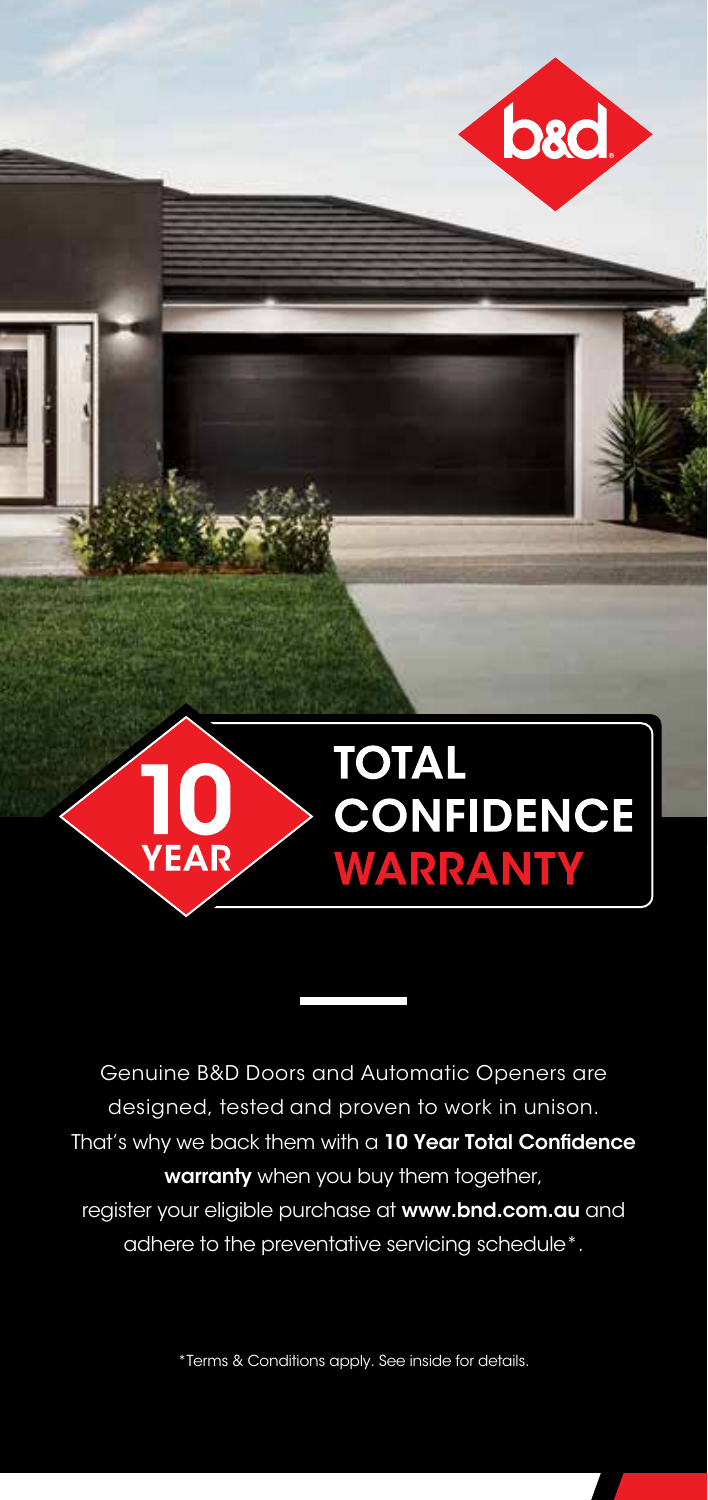## STANDARD WARRANTIES

| Product                                                       | Warranty                                            |  |
|---------------------------------------------------------------|-----------------------------------------------------|--|
| Roll-A-Door® (R1D, R1N, R2L, R2W, R3W) Garage Doors           |                                                     |  |
| Door (Steel Curtain - Cracking & Lock Seam Failure)           | 7 Years                                             |  |
| Locking Mechanism                                             | 1 Year                                              |  |
| All Other Components                                          | 1 Year                                              |  |
| Panelift <sup>®</sup> & StormShield <sup>™</sup> Garage Doors |                                                     |  |
| Door - All Components and Labour Excl. Springs                | 3 Years                                             |  |
| Paneliff <sup>®</sup> Icon <sup>™</sup> Garage Doors          |                                                     |  |
| Door - All Components and Labour Excl. Springs                | 5 Years                                             |  |
| Controll-A-Door <sup>®</sup> Openers                          |                                                     |  |
| Models - Powerdrive, S, Advance, Secure and Smart             | 7 Years / 20,000 Cycles<br>(whichever occurs first) |  |
| Remotes, Accessories                                          | 1 Year                                              |  |
| Batteries, Bulbs, Fuses                                       | No Warranty                                         |  |

# 10 YEAR TOTAL CONFIDENCE WARRANTY

| Product                                                         | Warranty                                             |  |  |
|-----------------------------------------------------------------|------------------------------------------------------|--|--|
| Roll-A-Door® (R1D, R1N, R2L, R2W, R3W) + Power Drive® Opener    |                                                      |  |  |
| Door (Steel Curtain - Cracking & Lock Seam Failure)             | 10 Years                                             |  |  |
| Power Drive Opener                                              | 10 Years / 20,000 Cycles                             |  |  |
| Locking Mechanism                                               | 1 Year                                               |  |  |
| All Other Components                                            | 1 Year                                               |  |  |
| Panelift <sup>®</sup> & StormShield™ + Controll-A-Door® Openers |                                                      |  |  |
| Door - All Components and Labour Excl. Springs                  | 10 Years                                             |  |  |
| Controll-A-Door <sup>®</sup> Openers (Models - S or Advance)    | 10 Years / 20,000 Cycles<br>(whichever occurs first) |  |  |
| Tracks, Remotes, Accessories                                    | 1 Year                                               |  |  |
| <b>Batteries, Bulbs, Fuses</b>                                  | No Warranty                                          |  |  |
| Paneliff®lcon™ + Controll-A-Door® Openers                       |                                                      |  |  |
| Door - All Components and Labour Excl. Springs                  | 10 Years                                             |  |  |
| Controll-A-Door <sup>®</sup> Openers (Models - S or Advance)    | 10 Years / 20,000 Cycles<br>(whichever occurs first) |  |  |
| Tracks, Remotes, Accessories                                    | 1 Year                                               |  |  |
| Batteries, Bulbs, Fuses                                         | No Warranty                                          |  |  |

These standard warranties apply on on the above door and opener products when purchased together and registered online.

By purchasing a B&D door and opener system together and registering online, the warranty term is extended as summarised above. See following pages for full terms and conditions.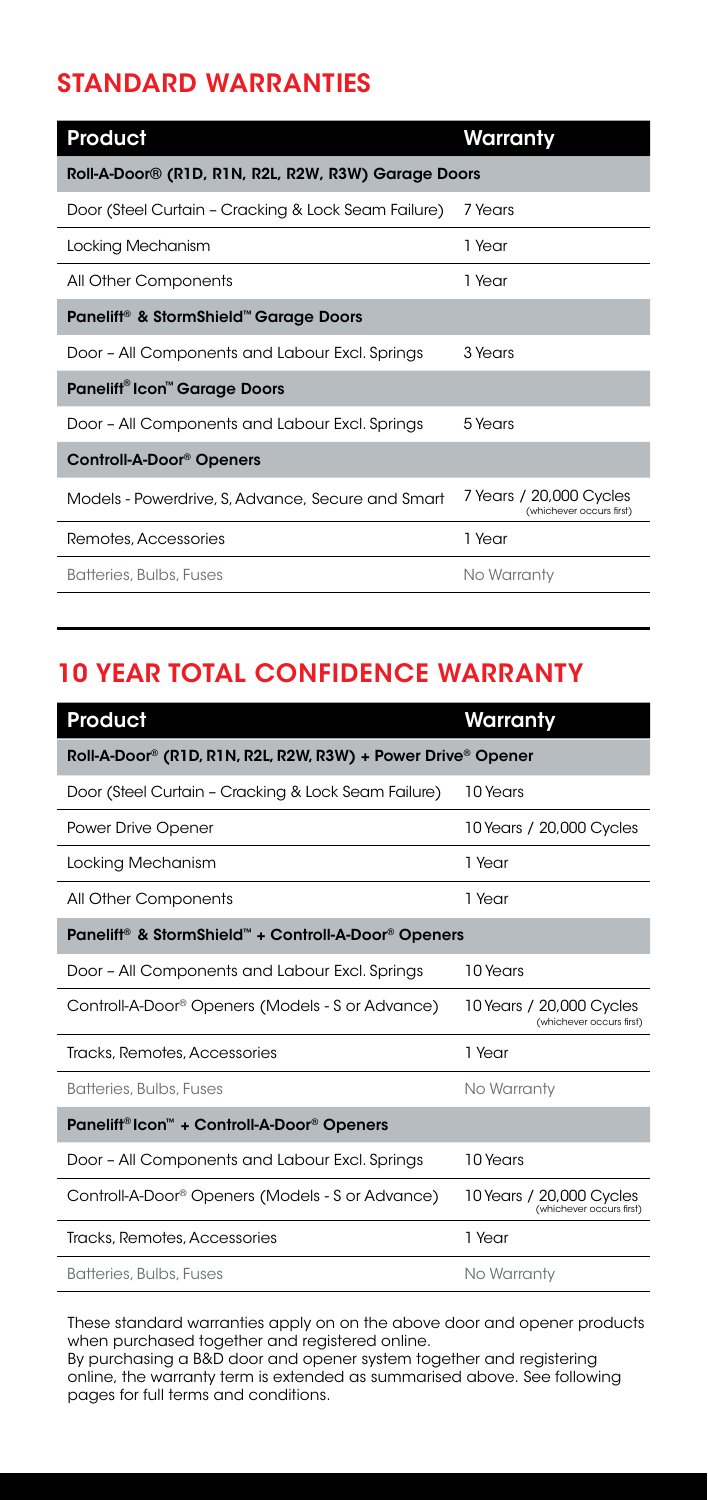

## FULL WARRANTY TERMS & CONDITIONS

#### B&D 10 YEAR TOTAL CONFIDENCE WARRANTY

This warranty is given by B&D Doors, a division of B&D Australia Pty Ltd (ABN 25 010 473 971) ('B&D'), 34-36 Marigold St, Revesby 2212, ph. 13 62 63, enquiries@bnd.com.au.

#### 1. WHEN DOES THIS WARRANTY APPLY?

This warranty is only available in Australia and:

- (a) applies only when:
	- (i) you purchase any of the door and opener products listed in the table below, together in a single transaction, from B&D or a B&D dealership\*;
	- (ii) the products are purchased and installed by B&D or a B&D dealership after 1 June 2018;
	- (iii) the purchase and warranty is registered online at www.bnd.com.au within 6 months of installation;
	- (iv) the preventative serving is maintained as described in section 2.iii below.
- (b) provided the conditions in paragraph (a) are met, supersedes any other warranty you may receive with your product packaging\*.
- \* An approved dealership of B&D products, who purchased the products from B&D, for resale to end users, as set out at www.bnd.com.au

| <b>Door Product</b>                   | <b>Opener Product</b>                                                                           |
|---------------------------------------|-------------------------------------------------------------------------------------------------|
| <b>Panelift®</b>                      | Controll-A-Door S<br>Controll-A-Door Advance<br>Controll-A-Door Secure<br>Controll-A-Door Smart |
| Panelift <sup>®</sup> Icon            | Controll-A-Door S<br>Controll-A-Door Advance<br>Controll-A-Door Secure<br>Controll-A-Door Smart |
| Storm-Shield                          | Controll-A-Door S<br>Controll-A-Door Advance<br>Controll-A-Door Secure<br>Controll-A-Door Smart |
| Roll-A-Door (R1D, R1N, R2L, R2W, R3W) | Controll-A-Door Power Drive                                                                     |

### 2. WHAT DO WE WARRANT?

B&D will replace a door or opener covered by this warranty which fails to operate in accordance with its installation and operation manual for a period of:

| <b>Doors</b> | 10 vears                                          |
|--------------|---------------------------------------------------|
| Openers      | 10 years or 20,000 cycles, whichever occurs first |

from the date of installation by B&D or a B&D dealership.

#### PLEASE NOTE: This warranty:

- $(n)$ Is in addition to any statutory, non-excludable guarantees or warranty rights and remedies under the law (see section 6 below);
- (b) Is subject to:
	- (i) The limited warranty for certain parts as set out in section 4 and the exclusions in section 5;
	- (ii) You complying with the manufacturer's instructions concerning installation, operation, maintenance and testing, as set out in the installation and operations instruction manuals for both the door and the opener;
	- (iii) The door and opener having been serviced by B&D or a B&D Representative\*\*, - within 12 months of installation (to allow for the door to settle); and
		- at least once every 2 years thereafter.
		- \* 'B&D Representative' means an entity authorised by B&D to service B&D doors and/or openers. Please check the B&D website for details.
- (c) Applies to the original purchaser only and may not be transferred; and
- (d) Will not be extended for products or parts replaced under this warranty.

#### 3.MAKING A CLAIM

The following steps must be followed to make a claim under this warranty. To be entitled to claim under this warranty, the defect in the product must appear within the time frames stated in clause 2 above or clause 4 below (as applicable).

- $(a)$ Contact the B&D dealership from whom you purchased the product to make your claim (if you purchased it directly from B&D, call B&D Technical Support on 1300 769 850 or in writing to B&D Warranties, 6-8 Fiveways Boulevard, Keysborough, 3173, VIC.
- (b) If you are unsure from whom you made your purchase, send your claim to B&D and we will forward it to the B&D dealership